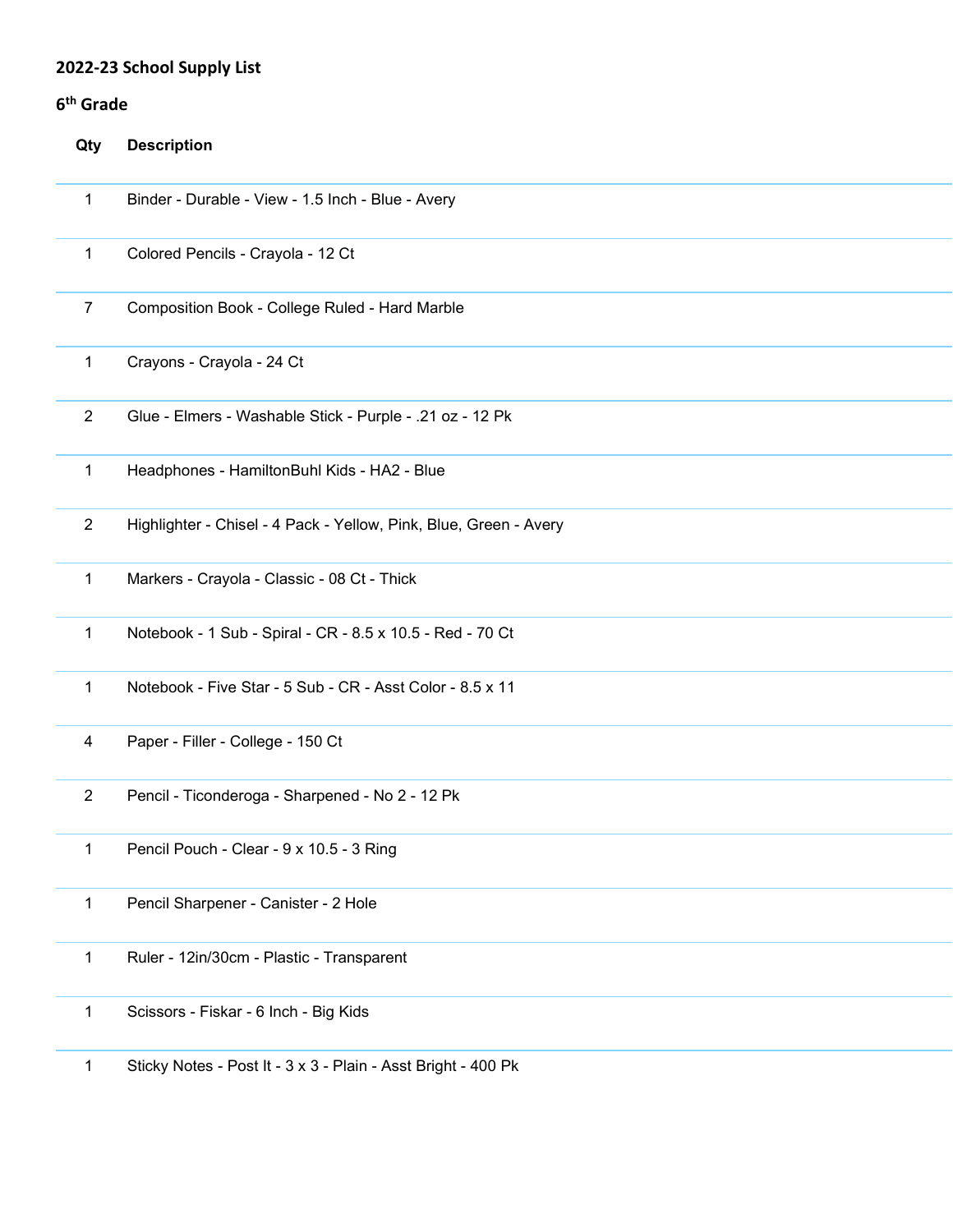# **2022-23 School Supply List**

## **7th Grade**

| Qty            | <b>Description</b>                                                |
|----------------|-------------------------------------------------------------------|
| $\overline{2}$ | Composition Book - College Ruled - Hard Marble                    |
| $\mathbf{1}$   | Earbuds - HamiltonBuhl - In Line Mic - White                      |
| $\overline{2}$ | Folder - Plastic & Pocket - Blue                                  |
| $\mathbf{3}$   | Glue - Elmers - Washable Stick - Purple - .77 oz - 3 Pk           |
| $\mathbf{1}$   | Graph Paper - 4 x 4 Quad - Spiral - Five Star - 100 Ct            |
| $\overline{2}$ | Highlighter - Chisel - 4 Pack - Yellow, Pink, Blue, Green - Avery |
| $\overline{2}$ | Notebook - 1 Sub - Spiral - CR - 8.5 x 10.5 - Asst Color - 70 Ct  |
| 1              | Paper - Filler - College - 150 Ct                                 |
| 4              | Pencil - Ticonderoga - Sharpened - No 2 - 12 Pk                   |
| 1              | Pencil Pouch - Clear - 9 x 10.5 - 3 Ring                          |
| $\mathbf 1$    | Pens - BIC - 10 Pack - Blue                                       |
| $\mathbf{1}$   | Scissors - Fiskar - 6 Inch - Big Kids                             |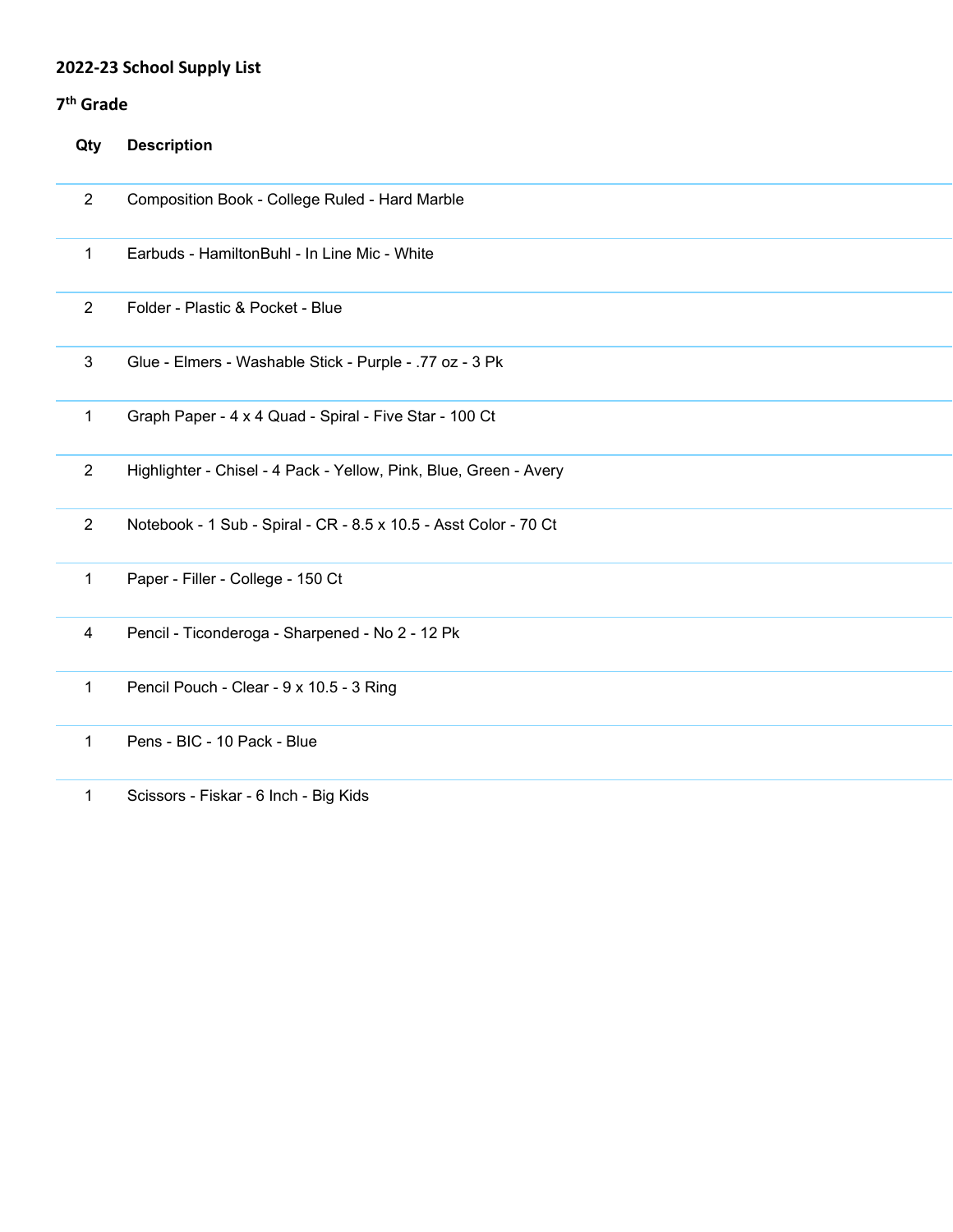#### **2022-23 School Supply List**

## **8th Grade**

| Qty          | <b>Description</b>                                                |
|--------------|-------------------------------------------------------------------|
| 1            | Binder - Durable - View - 1.5 Inch - Blue - Avery                 |
| 1            | Colored Pencils - Crayola - 24 Ct                                 |
| 1            | Eraser - Caps - 12 Pkg                                            |
| $\mathbf{1}$ | Glue - Elmers - Washable Stick - Purple - .21 oz - 06 Pk          |
| $\mathbf{1}$ | Graph Paper - 4 x 4 Quad - Filler Paper - 80 Ct                   |
| $\mathbf{1}$ | Headphones - HamiltonBuhl Kids - HA2 - Blue                       |
| 1            | Highlighter - Chisel - 4 Pack - Yellow, Pink, Blue, Green - Avery |
| $\mathbf 1$  | Index Cards - 3 x 5 - Ruled - White - 100 Ct - Mead               |
| 1            | Notebook - 1 Sub - Spiral - Wide - Green - 70 Ct - Mead           |
| 1            | Notebook - 1 Sub - Spiral - Wide - Red - 70 Ct - Mead             |
| 1            | Notebook - 1 Sub - Spiral - Wide - Yellow - 70 Ct - Mead          |
| $\mathbf{1}$ | Notebook - Five Star - 5 Sub - WR - Purple - 8 x 10.5             |
| 1            | Paper - Filler - College - 200 Ct                                 |
| 1            | Pencil - Mechanical - BIC - .7mm - 10 Pk                          |
| 1            | Pencil - Ticonderoga - Sharpened - No 2 - 12 Pk                   |
| 1            | Pencil Pouch - Clear - 9 x 10.5 - 3 Ring                          |
| 1            | Pens - BIC - 8 Pack - Assorted Colors                             |

Ruler - 12in/30cm - Plastic - Transparent